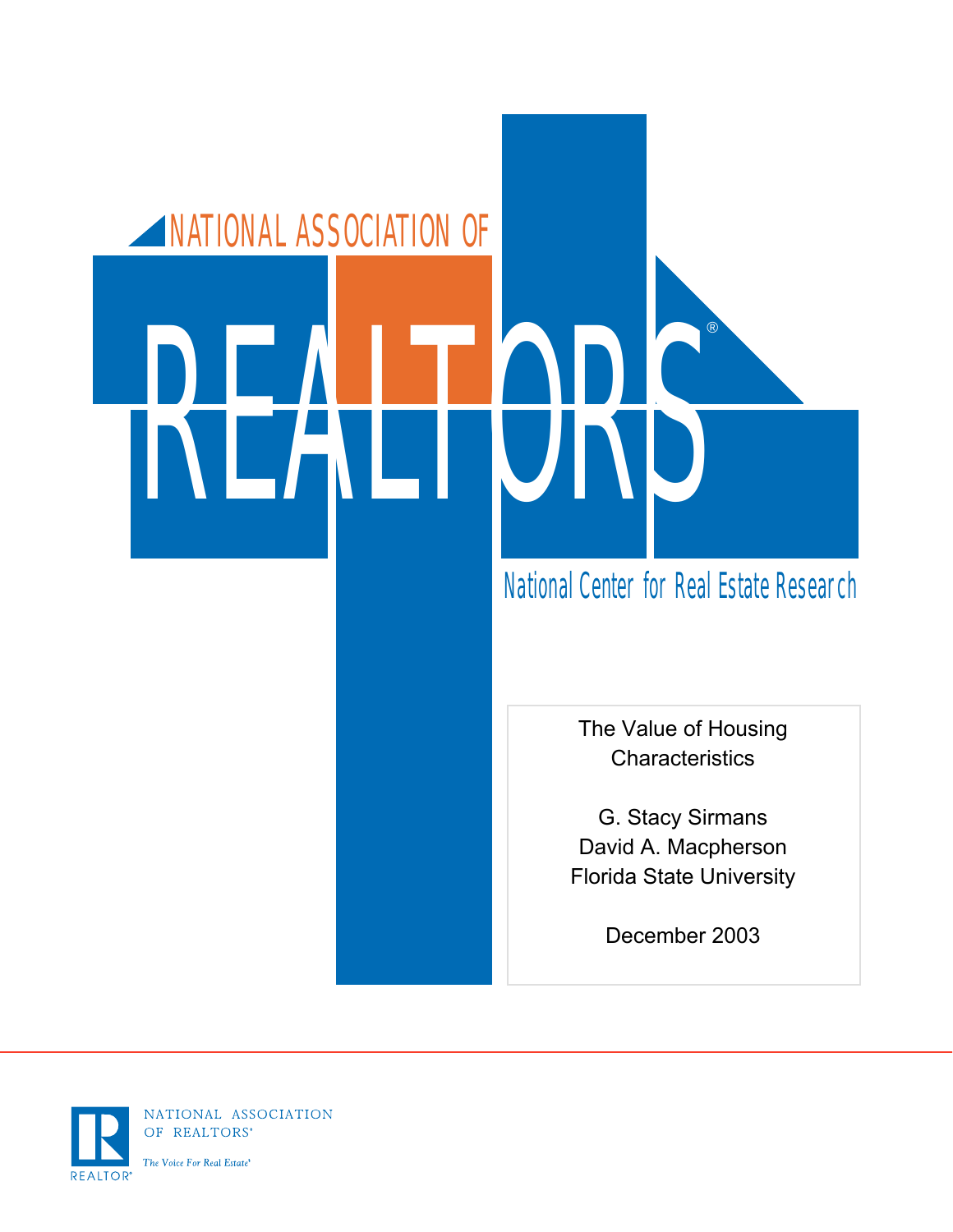### **THE VALUE OF HOUSING CHARACTERISTICS**

### **by**

**G. Stacy Sirmans, PhD Kenneth G. Bacheller Professor of Real Estate Department of Insurance, Real Estate and Business Law College of Business Florida State University Tallahassee, Florida 32306-1110 (850) 644-8214 (Phone) (850) 644-4077 (Fax) ssirman@garnet.acns.fsu.edu** 

**and** 

**David A. Macpherson, PhD Abba Lerner Professor of Economics Department of Economics Florida State University Tallahassee, FL 32306-2180 (850) 644-3586 Phone (850) 644-4535 Fax dmacpher@mailer.fsu.edu** 

**A Research Project** 

**Sponsored** 

**by** 

### **The NATIONAL ASSOCIATION OF REALTORS®**

### **December 2003**

Funding for this research was provided by the NATIONAL ASSOCIATION OF REALTORS<sup>®</sup>. The cooperation and participation of TReND MLS in this project is gratefully acknowledged by the NATIONAL ASSOCIATION OF REALTORS<sup>®</sup>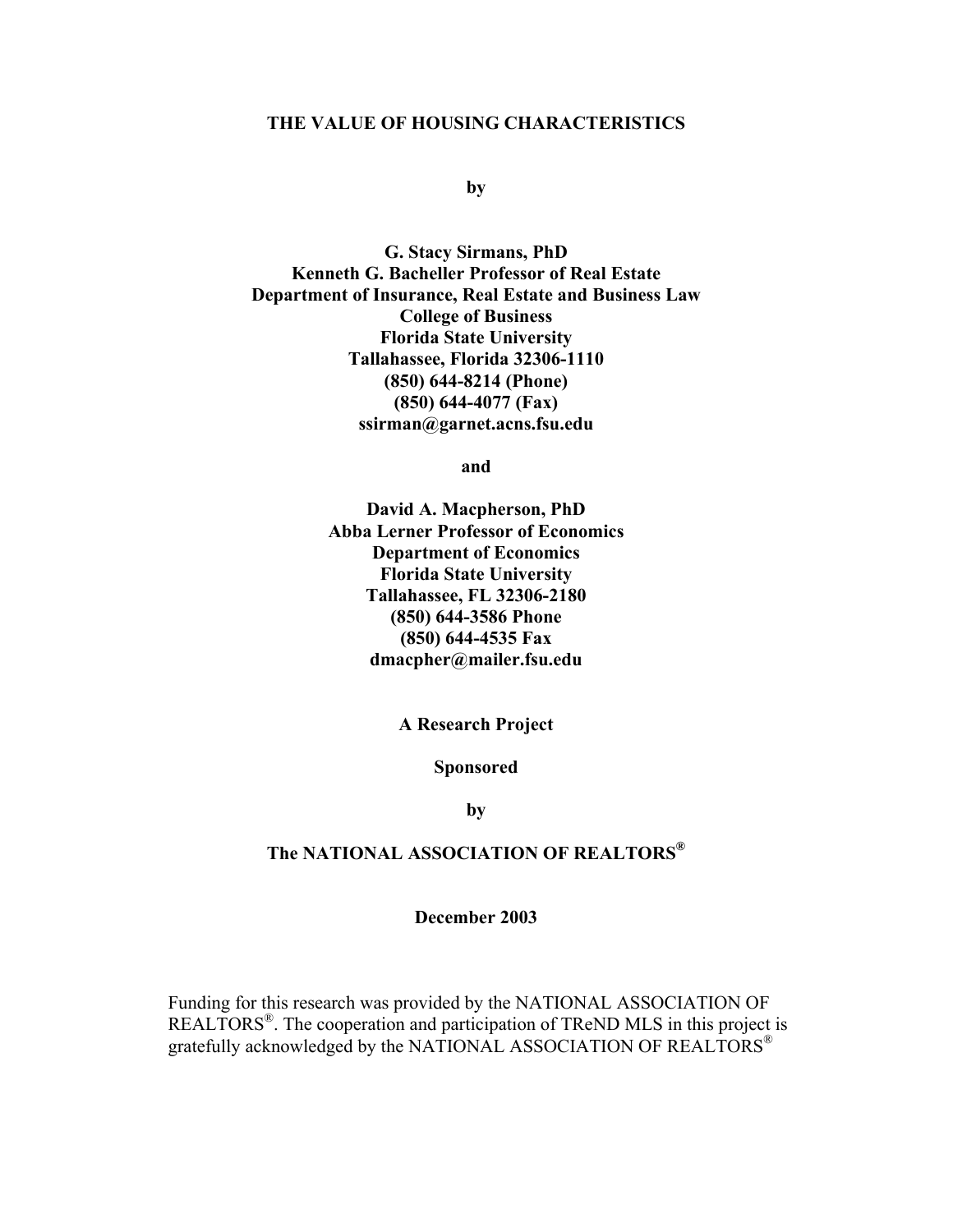# **EXECUTIVE SUMMARY**

### **THE VALUE OF HOUSING CHARACTERISTICS**

G. Stacy Sirmans and David A. Macpherson Florida State University

A house is made up of many different components, each of which may add value to (or subtract value from) the asset. The physical attributes that determine the productive appeal of the property include the physical improvements to the site, such as the size, quality, and style of the structure and other factors such as location and age. Per standard appraisal practice, property value is usually affected by (1) physical characteristics and location, (2) conditions of sale, (3) market conditions, and (4) financing.

Hedonic regression analysis is commonly used to estimate the effect of these factors on value. Regression analysis has two strengths: first, it can be used to value a large number of properties and/or factors, and, second, it can be used to explain value as well as estimate it. The ability of regression analysis to explain price means that it can be used to estimate the value of individual characteristics and their marginal contribution to the value of the property. This information can be useful to a number of market participants including homeowners seeking to sell or renovate their properties, real estate agents who may be called upon to value individual components, real estate appraisers when estimating property values, and real estate developers in understanding trends in homebuyers' taste and preferences.

This study applies hedonic analysis to TReND MLS (Philadelphia area) data of detailed property characteristics, and selling prices to estimate the marginal value of individual characteristics of housing. These values can vary with consumers' tastes and preferences, the price of the property, location, etc. Knowing the marginal contribution to value of individual

1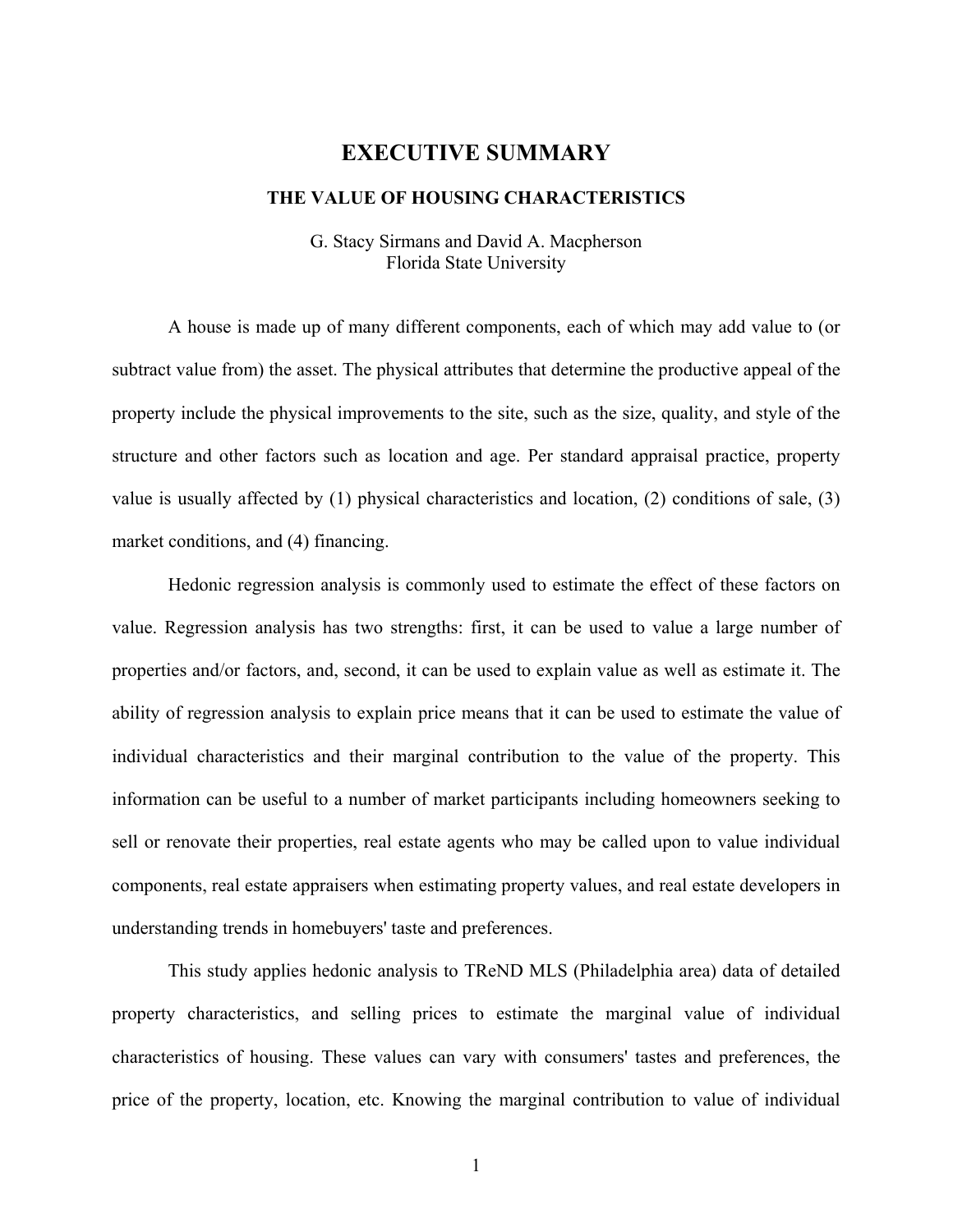characteristics can allow better comparisons between similar homes and increase efficiency in home pricing and valuation.

The TReND MLS data for the Philadelphia area contain 28,828 observations from twenty-one counties and include property characteristics and selling prices. The theoretical model is discussed and an empirical model is developed to estimate the value of a number of property characteristics. The variables behave generally as expected. Some major conclusions are:

- each additional 1,000 square feet of living space increases selling price by about 3.3 percent;
- each additional bedroom adds about four percent to price;
- bathrooms have a dramatic effect on selling price with each full bath adding about 24 percent to selling price;
- central air conditioning adds about 12 percent to price;
- nine foot ceilings add about six percent to price;
- a sitting area in the master bedroom increases price by eight percent;
- on average, two-story houses sell for more than one-story houses;
- the negative effects of age are most pronounced for houses 21-30 years old;
- a basement increases value by nine percent;
- a laundry in the basement decreases value by two percent;
- houses with vinyl and aluminum exteriors sell for about four percent less than houses with brick while houses with stucco and wood exteriors sell for about nine percent more;
- contemporary and Dutch style houses command the highest prices;
- a slate or wood shake roof adds value to a house;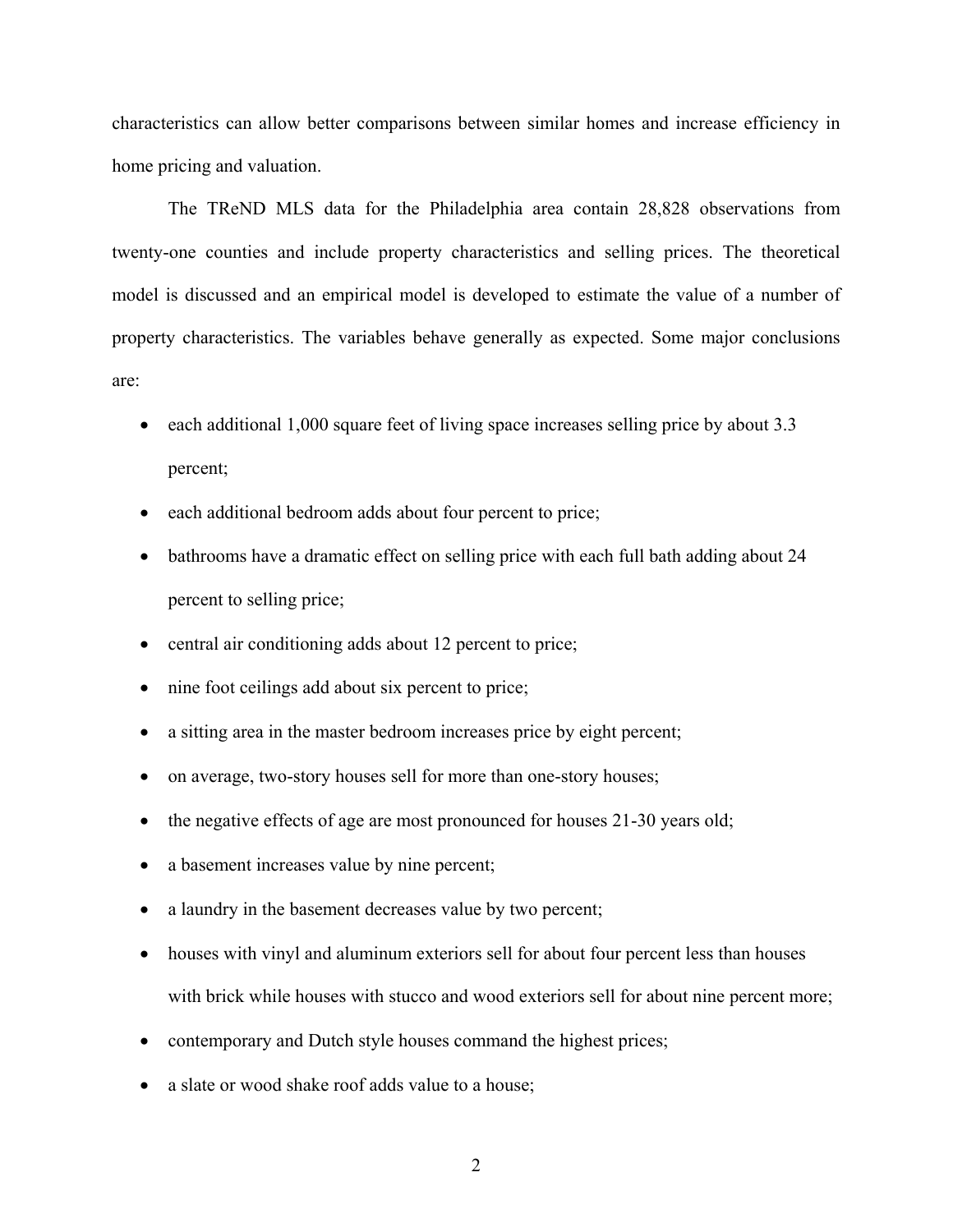- houses with flat roofs sell for about 10 percent less than those with pitched roofs;
- internal features that add the most value are a family room, a dining room, a whirlpool, and a security system;
- fireplaces have a strong, positive effect on selling price with each fireplace adding about 12 percent;
- floors that are wood, tile, or a combination of those add the most value;
- kitchen features that are most valued are a built-in refrigerator, a kitchen island, and a double oven;
- a useable attic adds about two percent to price;
- a garage adds about 13 percent to selling price;
- an in-ground swimming pool adds about eight percent to value while an above ground pool adds no value;
- exterior features that affect selling price most included a patio, a sprinkler system, a paddock, and a tennis court;
- there are no significant price differences for houses that are on flat lots versus sloping lots;
- any location on water, or having a water view, adds value to a house;
- being in close proximity to golf adds about eight percent to the selling price;
- houses advertised as fixer-uppers sell, on average, for 24 percent less than other houses; and
- houses with FHA or VA financing sell for less, on average, than houses with conventional financing.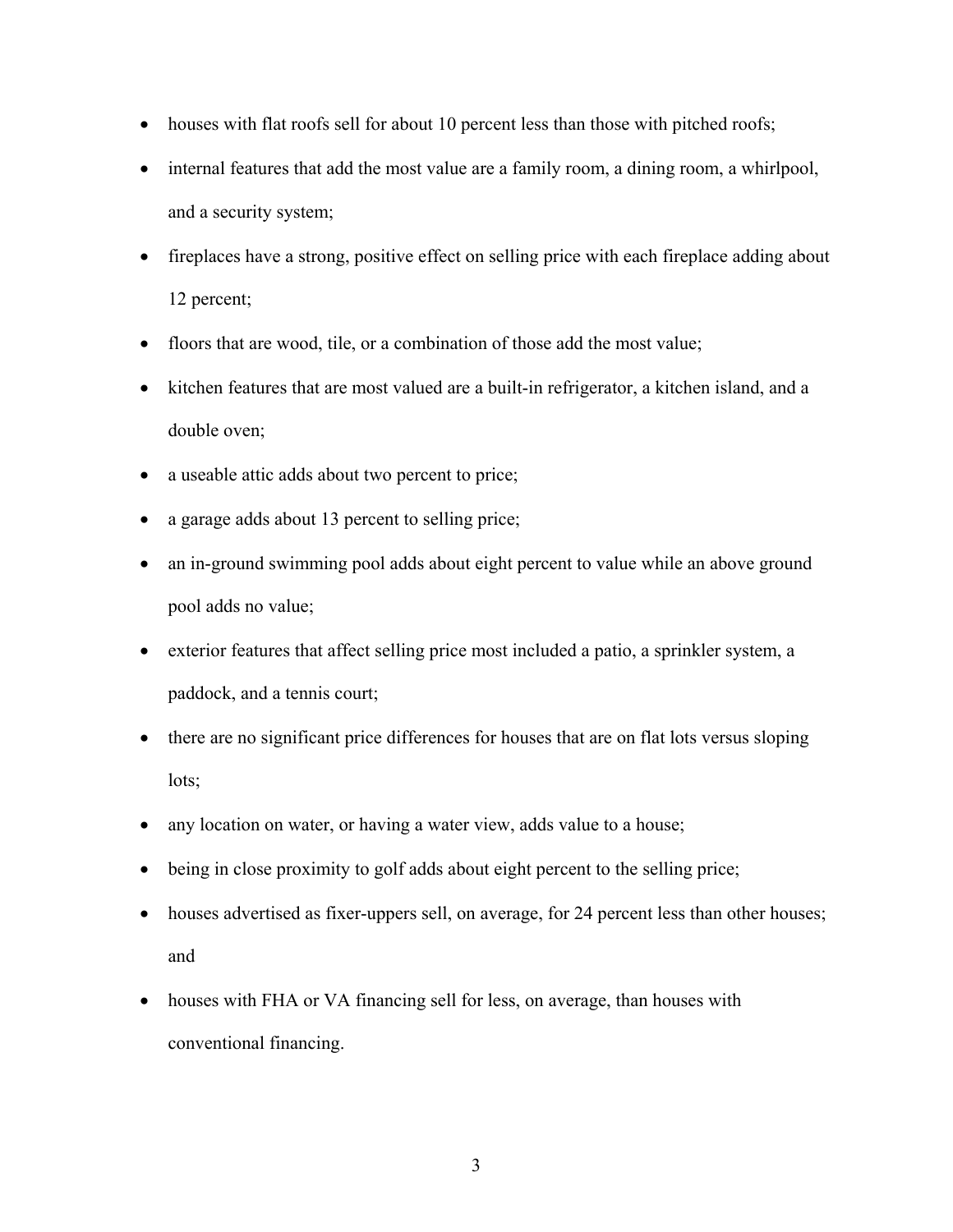An Oaxaca decomposition procedure was used to determine if house price differences are due to differences in characteristics across areas or whether they are due to differences in how these characteristics are priced across locations. The "explained" gap shows the difference in selling prices due to differences in characteristics and the "unexplained" portion shows the difference in prices due to variation in the value of the characteristics. For eleven of twenty-one counties, more of the difference in the county price relative to the average price for the area was attributable to the unexplained gap. This implies that the difference in average county selling price compared to the overall average for most counties was primarily due to differences in the pricing of characteristics rather than differences in housing characteristics across counties.

A reduced hedonic model was estimated for counties for which sufficient data were available. Some variables were less significant when the data are segmented. Some major results are:

- for each county, selling price is negatively related to time on the market. However, the coefficient was statistically significant in only four of eight counties;
- structural characteristics (square feet, lot size, bedrooms, bathrooms, central air conditioning) are generally significant for most counties;
- age has a significant negative effect on price in most counties;
- a basement adds value in most counties;
- a family room and dining room tended to be valued across counties;
- a fireplace consistently adds value across counties;
- a garage and in-ground pool significantly increase price although an above ground pool add little value; and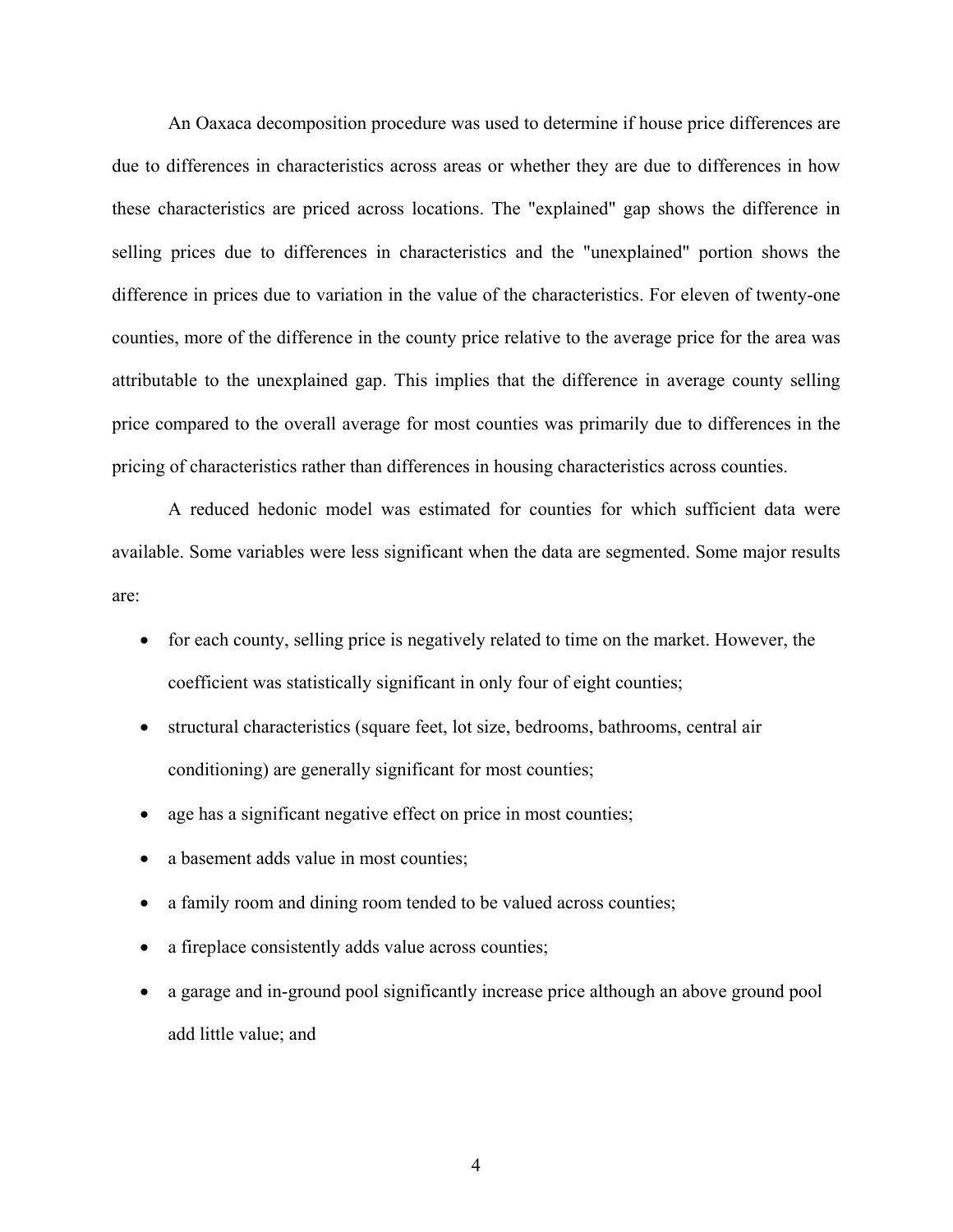• the time trend variables shows that selling prices were significantly higher at the end of the study period for all counties.

The data were segmented into two time periods, 1996-1999 and 2000-2003 and the full hedonic model was estimated to examine differences in the coefficients across time. Some major conclusions are:

- for most characteristics, the effect on selling price was not significantly different across the two periods;
- there was no significant difference in the number of days on the market across the two time periods;
- the effect of square footage on price declined in the 2000s period while the effect of lot size did not change;
- central air conditioning had a greater effect on price in the latter time period while the effect of bedrooms, bathrooms, house style, house type, basement, or a swimming pool did not change across periods;
- the effect of fireplaces on selling price increased in the 2000s period;
- some internal amenities such as a dining room and built-in refrigerator had a decreasing effect on price while others such as an eat-in kitchen and utility/mud room had an increasing effect; and
- price discounts for fixer-uppers decreased in the 2000s period while houses listed as average-plus sold for greater premiums in the 2000s period.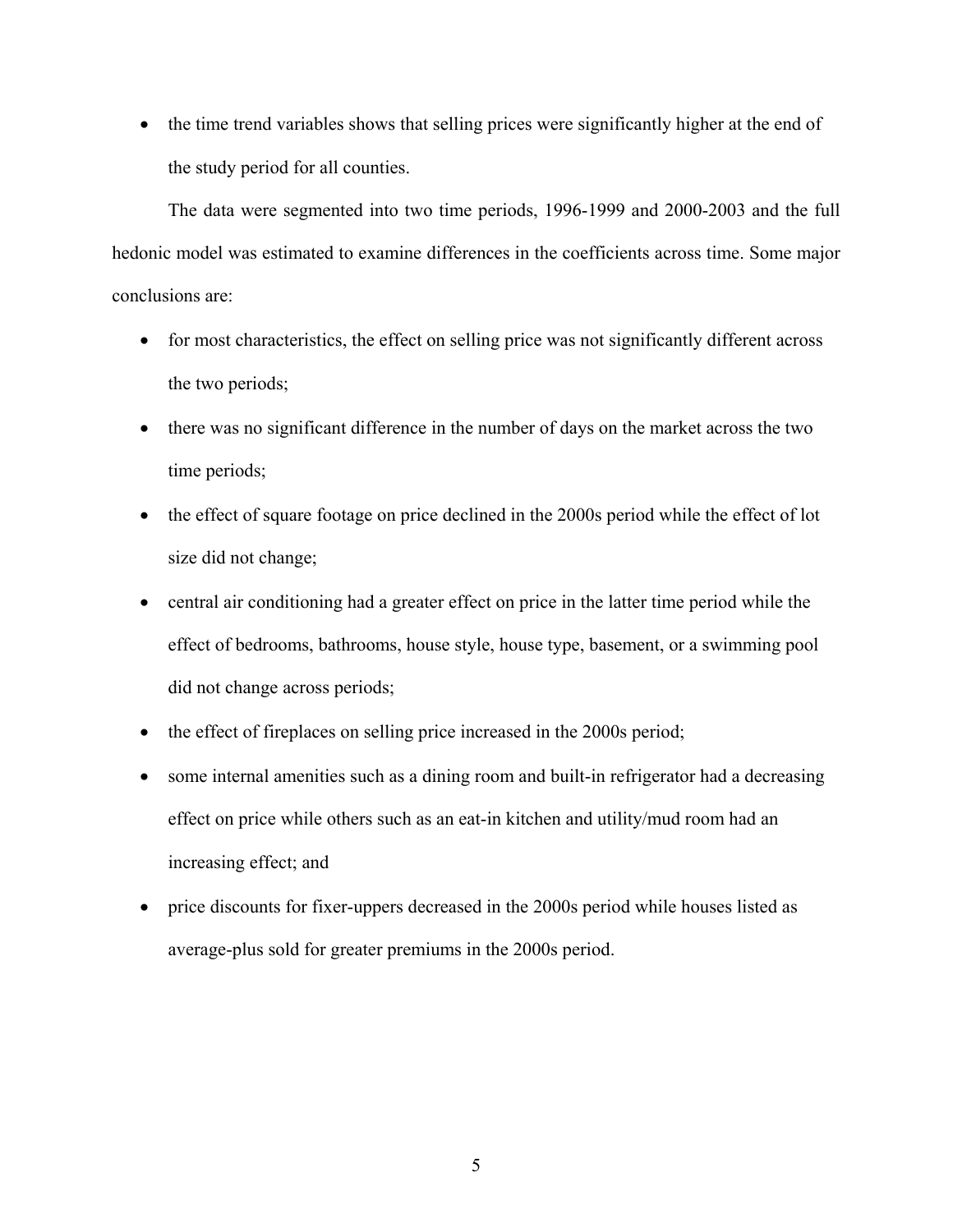The NATIONAL ASSOCIATION OF REALTORS® National Center for Real Estate Research supports original, high quality research which contributes to a greater understanding of the real estate industry, the real estate business, housing and homeownership.

Topics of primary interest include, but are not limited to:

- Real estate brokerage
- Real estate brokerage business models
- Real estate markets
- Housing policy
- Housing markets
- Real estate wealth effect
- New economy / technology
- Cost and impact of regulation
- Land use controls
- Multifamily
- Retail
- Office
- Industrial
- Commercial property finance

For further information, contact Paul C. Bishop, Director, National Center for Real Estate Research, NATIONAL ASSOCIATION OF REALTORS® at 202-383-1246 or via e-mail at pbishop@realtors.org



NATIONAL ASSOCIATION OF REALTORS\*

The Voice For Real Estate<sup>®</sup>